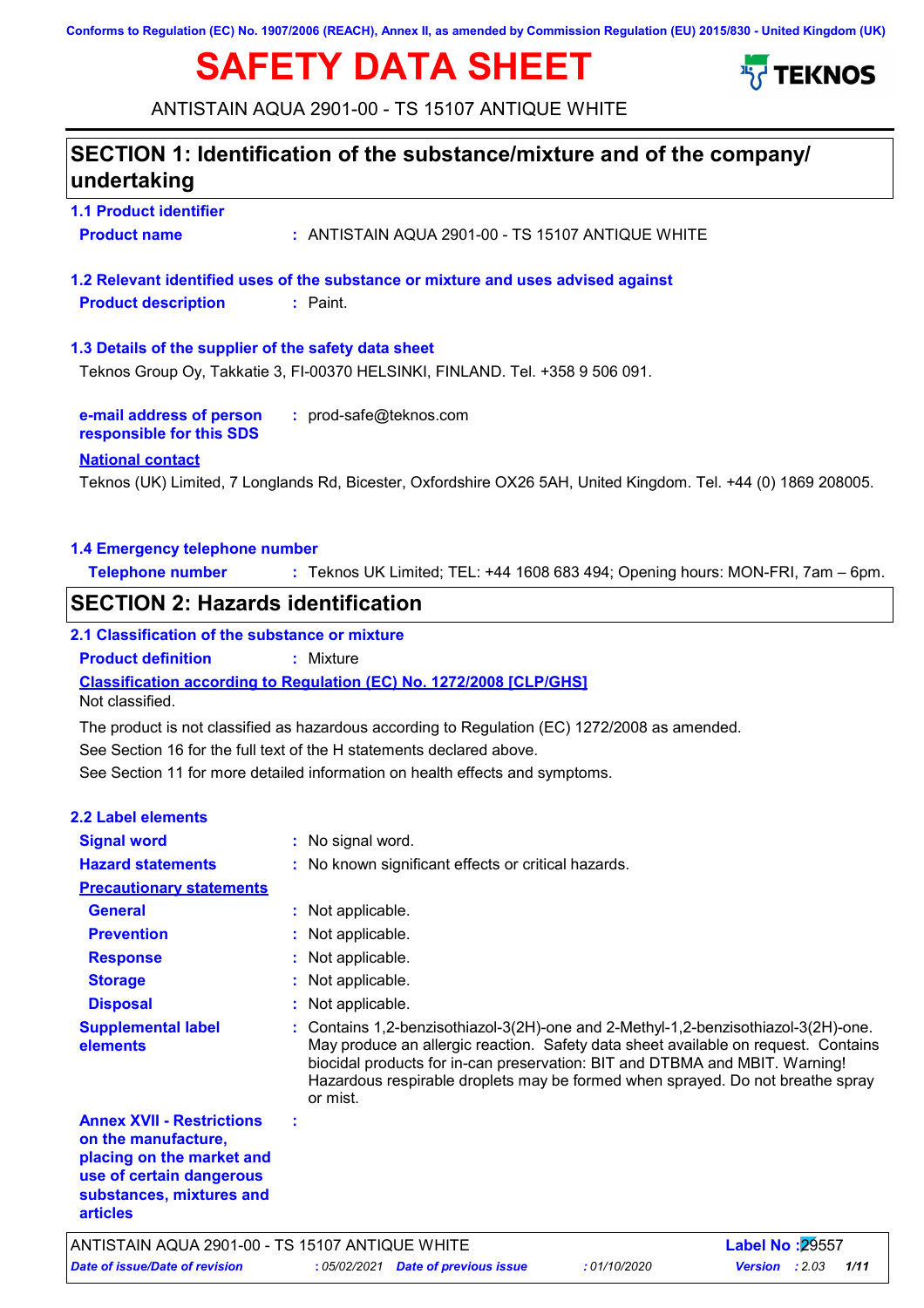### **SECTION 2: Hazards identification**

#### **2.3 Other hazards**

**Other hazards which do : not result in classification** : None known.

### **SECTION 3: Composition/information on ingredients**

| <b>Product/ingredient name</b>            | <b>Identifiers</b>                                                                    | $\frac{9}{6}$ | <b>Regulation (EC) No.</b><br>1272/2008 [CLP]                                                                                                                                                 | <b>Type</b> |
|-------------------------------------------|---------------------------------------------------------------------------------------|---------------|-----------------------------------------------------------------------------------------------------------------------------------------------------------------------------------------------|-------------|
| $2-(2-butoxyethoxy)ethanol$               | REACH #:<br>01-2119475104-44<br>EC: 203-961-6<br>CAS: 112-34-5<br>Index: 603-096-00-8 | $\leq$ 3      | Eye Irrit. 2, H319                                                                                                                                                                            | [1] [2]     |
| 1,2-benzisothiazol-3(2H)-one              | EC: 220-120-9<br>CAS: 2634-33-5<br>Index: 613-088-00-6                                | < 0.05        | Acute Tox. 4, H302<br>Skin Irrit. 2, H315<br>Eye Dam. 1, H318<br>Skin Sens. 1, H317<br>Aquatic Acute 1, H400<br>$(M=1)$                                                                       | $[1]$       |
| 2-Methyl-1,2-benzisothiazol-3(2H)-<br>one | CAS: 2527-66-4                                                                        | < 0.0015      | Acute Tox. 3, H301<br>Acute Tox. 4, H312<br>Skin Corr. 1C, H314<br>Eye Dam. 1, H318<br>Skin Sens. 1A, H317<br>Aquatic Acute 1, H400<br>$(M=1)$<br>Aquatic Chronic 2,<br>H411<br><b>EUH071</b> | $[1]$       |
|                                           |                                                                                       |               | See Section 16 for<br>the full text of the H<br>statements declared<br>above.                                                                                                                 |             |

There are no additional ingredients present which, within the current knowledge of the supplier and in the concentrations applicable, are classified as hazardous to health or the environment, are PBTs, vPvBs or Substances of equivalent concern, or have been assigned a workplace exposure limit and hence require reporting in this section.

Contains: > 1 % TiO2 (<10 μm)

**Type** 

[1] Substance classified with a health or environmental hazard

[2] Substance with a workplace exposure limit

[3] Substance meets the criteria for PBT according to Regulation (EC) No. 1907/2006, Annex XIII

[4] Substance meets the criteria for vPvB according to Regulation (EC) No. 1907/2006, Annex XIII

[5] Substance of equivalent concern

[6] Additional disclosure due to company policy

Occupational exposure limits, if available, are listed in Section 8.

### **SECTION 4: First aid measures**

| 4.1 Description of first aid measures |                                                                                                                                                                                             |  |  |  |
|---------------------------------------|---------------------------------------------------------------------------------------------------------------------------------------------------------------------------------------------|--|--|--|
| <b>Eye contact</b>                    | : Immediately flush eyes with plenty of water, occasionally lifting the upper and lower<br>eyelids. Check for and remove any contact lenses. Get medical attention if irritation<br>occurs. |  |  |  |
| <b>Inhalation</b>                     | : Remove victim to fresh air and keep at rest in a position comfortable for breathing.<br>Get medical attention if symptoms occur.                                                          |  |  |  |
| <b>Skin contact</b>                   | : Flush contaminated skin with plenty of water. Remove contaminated clothing and<br>shoes. Get medical attention if symptoms occur.                                                         |  |  |  |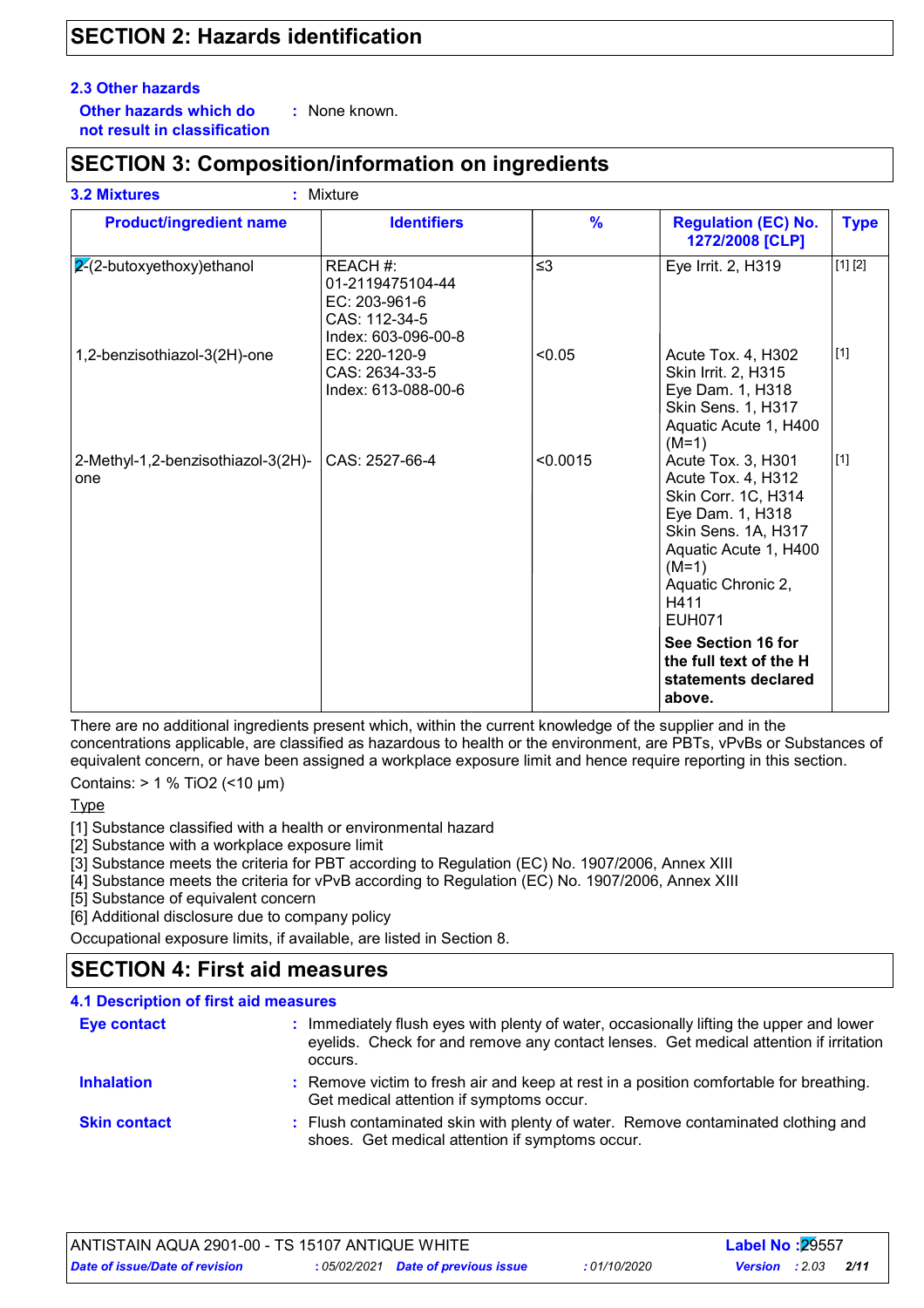| <b>SECTION 4: First aid measures</b>                     |                                                                                                                                                                                                                                                                                                                                                                       |  |
|----------------------------------------------------------|-----------------------------------------------------------------------------------------------------------------------------------------------------------------------------------------------------------------------------------------------------------------------------------------------------------------------------------------------------------------------|--|
| <b>Ingestion</b>                                         | : Wash out mouth with water. Remove victim to fresh air and keep at rest in a<br>position comfortable for breathing. If material has been swallowed and the exposed<br>person is conscious, give small quantities of water to drink. Do not induce vomiting<br>unless directed to do so by medical personnel. Get medical attention if symptoms<br>occur.             |  |
| <b>Protection of first-aiders</b>                        | : No action shall be taken involving any personal risk or without suitable training.                                                                                                                                                                                                                                                                                  |  |
|                                                          | 4.2 Most important symptoms and effects, both acute and delayed                                                                                                                                                                                                                                                                                                       |  |
| <b>Over-exposure signs/symptoms</b>                      |                                                                                                                                                                                                                                                                                                                                                                       |  |
| <b>Eye contact</b>                                       | : No specific data.                                                                                                                                                                                                                                                                                                                                                   |  |
| <b>Inhalation</b>                                        | No specific data.                                                                                                                                                                                                                                                                                                                                                     |  |
| <b>Skin contact</b>                                      | No specific data.                                                                                                                                                                                                                                                                                                                                                     |  |
| <b>Ingestion</b>                                         | : No specific data.                                                                                                                                                                                                                                                                                                                                                   |  |
|                                                          | 4.3 Indication of any immediate medical attention and special treatment needed                                                                                                                                                                                                                                                                                        |  |
| <b>Notes to physician</b>                                | : Treat symptomatically. Contact poison treatment specialist immediately if large<br>quantities have been ingested or inhaled.                                                                                                                                                                                                                                        |  |
| <b>Specific treatments</b>                               | : No specific treatment.                                                                                                                                                                                                                                                                                                                                              |  |
| <b>SECTION 5: Firefighting measures</b>                  |                                                                                                                                                                                                                                                                                                                                                                       |  |
| 5.1 Extinguishing media                                  |                                                                                                                                                                                                                                                                                                                                                                       |  |
| <b>Suitable extinguishing</b><br>media                   | : Use an extinguishing agent suitable for the surrounding fire.                                                                                                                                                                                                                                                                                                       |  |
| <b>Unsuitable extinguishing</b><br>media                 | : None known.                                                                                                                                                                                                                                                                                                                                                         |  |
|                                                          | 5.2 Special hazards arising from the substance or mixture                                                                                                                                                                                                                                                                                                             |  |
| <b>Hazards from the</b><br>substance or mixture          | : In a fire or if heated, a pressure increase will occur and the container may burst.                                                                                                                                                                                                                                                                                 |  |
| <b>Hazardous combustion</b><br>products                  | : In a fire, decomposition may produce toxic gases/fumes.                                                                                                                                                                                                                                                                                                             |  |
| <b>5.3 Advice for firefighters</b>                       |                                                                                                                                                                                                                                                                                                                                                                       |  |
| <b>Special protective actions</b><br>for fire-fighters   | : Promptly isolate the scene by removing all persons from the vicinity of the incident if<br>there is a fire. No action shall be taken involving any personal risk or without<br>suitable training.                                                                                                                                                                   |  |
| <b>Special protective</b><br>equipment for fire-fighters | : Fire-fighters should wear appropriate protective equipment and self-contained<br>breathing apparatus (SCBA) with a full face-piece operated in positive pressure<br>mode. Clothing for fire-fighters (including helmets, protective boots and gloves)<br>conforming to European standard EN 469 will provide a basic level of protection for<br>chemical incidents. |  |

|                                         | 6.1 Personal precautions, protective equipment and emergency procedures                                                                                                                                                                                                            |
|-----------------------------------------|------------------------------------------------------------------------------------------------------------------------------------------------------------------------------------------------------------------------------------------------------------------------------------|
| For non-emergency<br>personnel          | : No action shall be taken involving any personal risk or without suitable training.<br>Evacuate surrounding areas. Keep unnecessary and unprotected personnel from<br>entering. Do not touch or walk through spilt material. Put on appropriate personal<br>protective equipment. |
|                                         | For emergency responders : If specialised clothing is required to deal with the spillage, take note of any<br>information in Section 8 on suitable and unsuitable materials. See also the<br>information in "For non-emergency personnel".                                         |
| <b>6.2 Environmental</b><br>precautions | : Avoid dispersal of spilt material and runoff and contact with soil, waterways, drains<br>and sewers. Inform the relevant authorities if the product has caused environmental<br>pollution (sewers, waterways, soil or air).                                                      |

 $\overline{\phantom{a}}$ 

| ANTISTAIN AQUA 2901-00 - TS 15107 ANTIQUE WHITE |                                     |              | <b>Label No: 29557</b> |      |
|-------------------------------------------------|-------------------------------------|--------------|------------------------|------|
| Date of issue/Date of revision                  | : 05/02/2021 Date of previous issue | : 01/10/2020 | <b>Version</b> : 2.03  | 3/11 |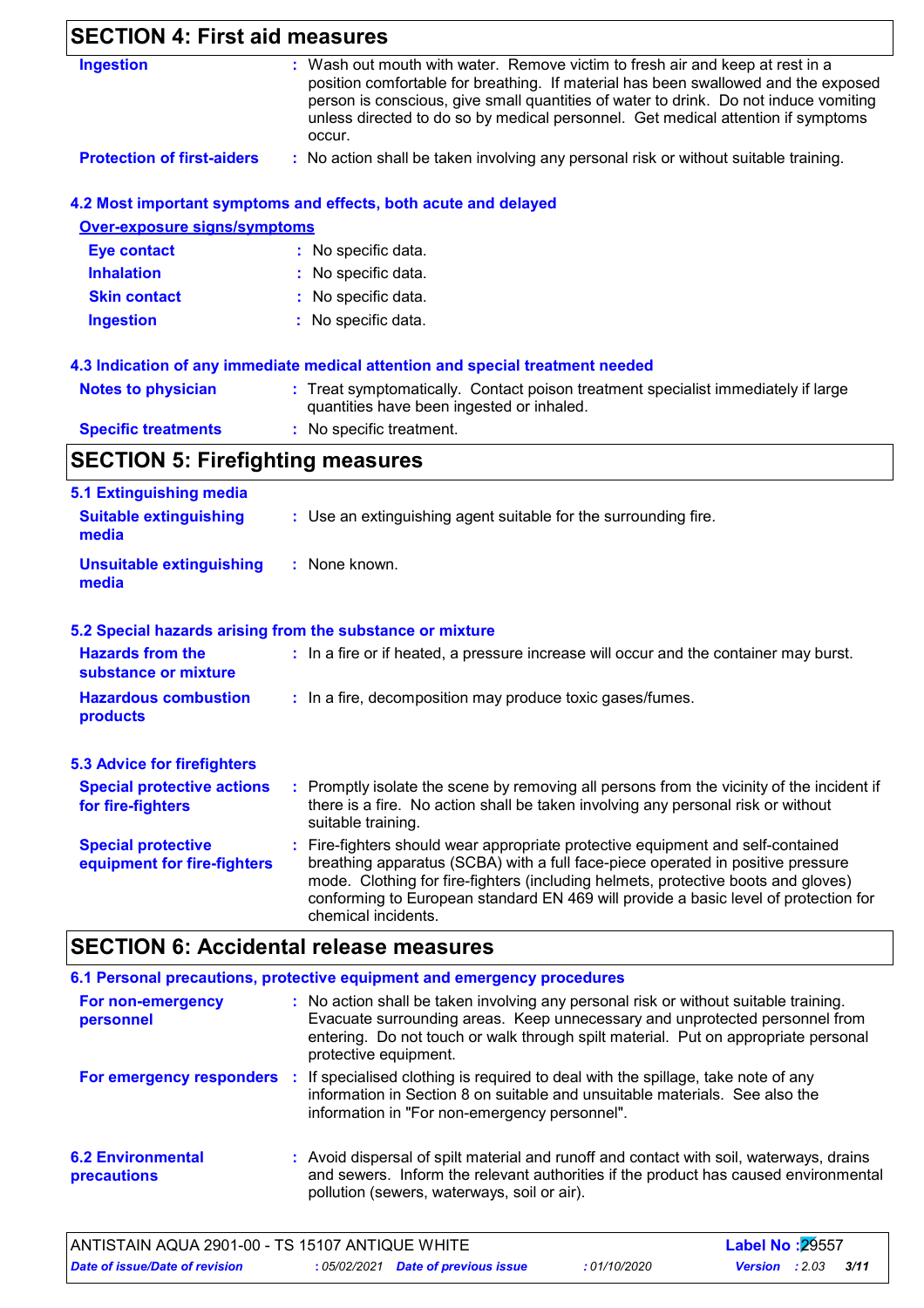### **SECTION 6: Accidental release measures**

|                                                  | 6.3 Methods and material for containment and cleaning up                                                                                                                                                                                                                                                                                                                                                                                                                       |
|--------------------------------------------------|--------------------------------------------------------------------------------------------------------------------------------------------------------------------------------------------------------------------------------------------------------------------------------------------------------------------------------------------------------------------------------------------------------------------------------------------------------------------------------|
| <b>Small spill</b>                               | : Stop leak if without risk. Move containers from spill area. Dilute with water and mop<br>up if water-soluble. Alternatively, or if water-insoluble, absorb with an inert dry<br>material and place in an appropriate waste disposal container. Dispose of via a<br>licensed waste disposal contractor.                                                                                                                                                                       |
| <b>Large spill</b>                               | : Stop leak if without risk. Move containers from spill area. Prevent entry into sewers,<br>water courses, basements or confined areas. Wash spillages into an effluent<br>treatment plant or proceed as follows. Contain and collect spillage with non-<br>combustible, absorbent material e.g. sand, earth, vermiculite or diatomaceous earth<br>and place in container for disposal according to local regulations. Dispose of via a<br>licensed waste disposal contractor. |
| <b>6.4 Reference to other</b><br><b>sections</b> | : See Section 1 for emergency contact information.<br>See Section 8 for information on appropriate personal protective equipment.<br>See Section 13 for additional waste treatment information.                                                                                                                                                                                                                                                                                |

### **SECTION 7: Handling and storage**

The information in this section contains generic advice and guidance. The list of Identified Uses in Section 1 should be consulted for any available use-specific information provided in the Exposure Scenario(s).

#### **7.1 Precautions for safe handling**

| <b>Protective measures</b>                       | : Put on appropriate personal protective equipment (see Section 8).                                                                                                                                                                                                                                                                                           |
|--------------------------------------------------|---------------------------------------------------------------------------------------------------------------------------------------------------------------------------------------------------------------------------------------------------------------------------------------------------------------------------------------------------------------|
| <b>Advice on general</b><br>occupational hygiene | : Eating, drinking and smoking should be prohibited in areas where this material is<br>handled, stored and processed. Workers should wash hands and face before<br>eating, drinking and smoking. Remove contaminated clothing and protective<br>equipment before entering eating areas. See also Section 8 for additional<br>information on hygiene measures. |

#### **7.2 Conditions for safe storage, including any incompatibilities**

Store in accordance with local regulations. Store in original container protected from direct sunlight in a dry, cool and well-ventilated area, away from incompatible materials (see Section 10) and food and drink. Keep container tightly closed and sealed until ready for use. Containers that have been opened must be carefully resealed and kept upright to prevent leakage. Do not store in unlabelled containers. Use appropriate containment to avoid environmental contamination.

| 7.3 Specific end use(s)           |         |
|-----------------------------------|---------|
| <b>Recommendations</b>            | $:$ Not |
| <b>Industrial sector specific</b> | : Not   |

available.

available.

## **solutions**

### **SECTION 8: Exposure controls/personal protection**

The information in this section contains generic advice and guidance. Information is provided based on typical anticipated uses of the product. Additional measures might be required for bulk handling or other uses that could significantly increase worker exposure or environmental releases.

#### **8.1 Control parameters**

#### **Occupational exposure limits**

| <b>Product/ingredient name</b> | <b>Exposure limit values</b>                                                                                                                                                           |
|--------------------------------|----------------------------------------------------------------------------------------------------------------------------------------------------------------------------------------|
| 2-(2-butoxyethoxy)ethanol      | EH40/2005 WELs (United Kingdom (UK), 8/2018).<br>TWA: 10 ppm 8 hours.<br>STEL: 15 ppm 15 minutes.<br>TWA: 67.5 mg/m <sup>3</sup> 8 hours.<br>STEL: 101.2 mg/m <sup>3</sup> 15 minutes. |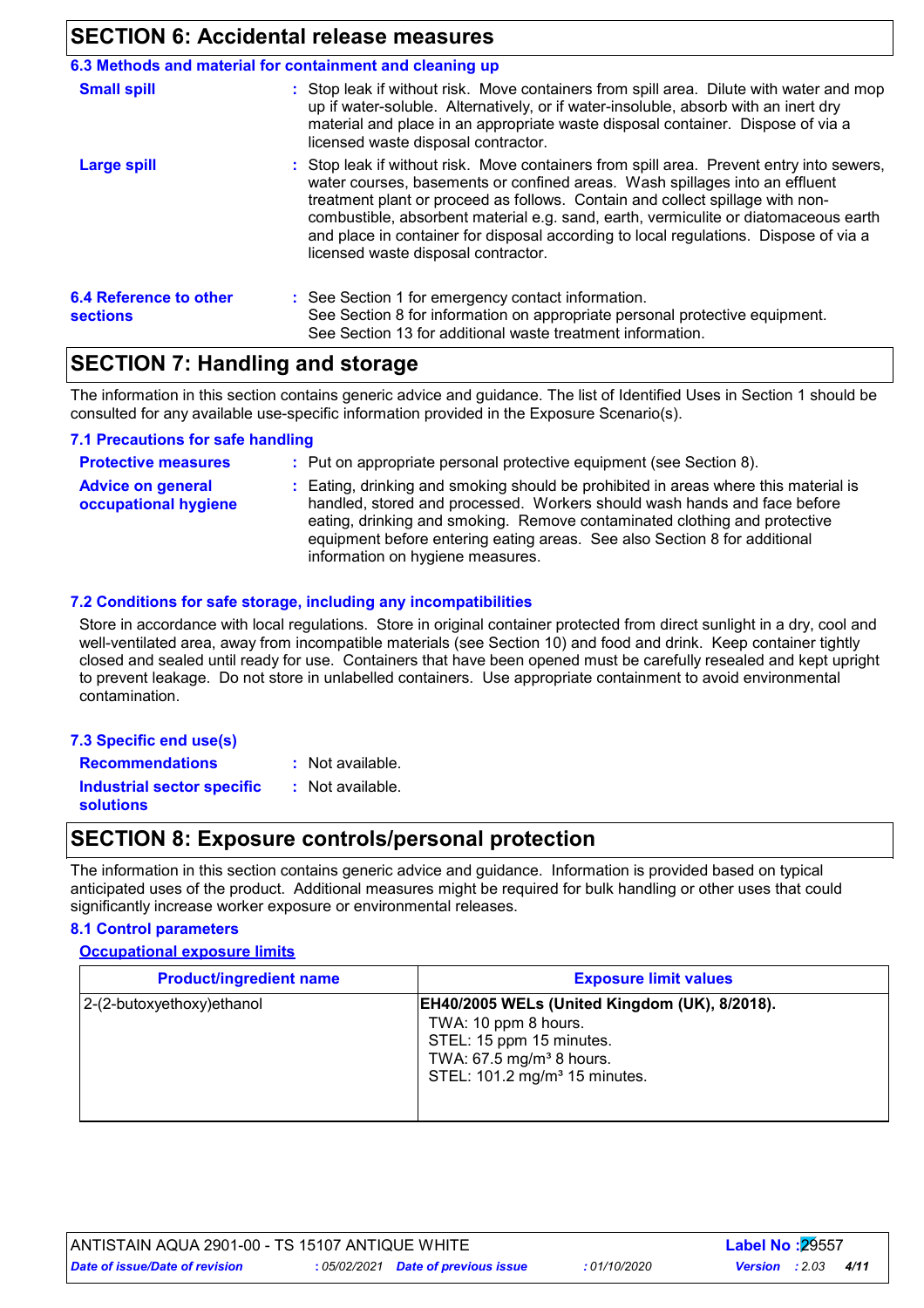# **SECTION 8: Exposure controls/personal protection**

| <b>Recommended monitoring</b><br>procedures       | : If this product contains ingredients with exposure limits, personal, workplace<br>atmosphere or biological monitoring may be required to determine the effectiveness<br>of the ventilation or other control measures and/or the necessity to use respiratory<br>protective equipment. Reference should be made to monitoring standards, such as<br>the following: European Standard EN 689 (Workplace atmospheres - Guidance for<br>the assessment of exposure by inhalation to chemical agents for comparison with<br>limit values and measurement strategy) European Standard EN 14042 (Workplace<br>atmospheres - Guide for the application and use of procedures for the assessment<br>of exposure to chemical and biological agents) European Standard EN 482<br>(Workplace atmospheres - General requirements for the performance of procedures<br>for the measurement of chemical agents) Reference to national guidance<br>documents for methods for the determination of hazardous substances will also be<br>required. |  |
|---------------------------------------------------|------------------------------------------------------------------------------------------------------------------------------------------------------------------------------------------------------------------------------------------------------------------------------------------------------------------------------------------------------------------------------------------------------------------------------------------------------------------------------------------------------------------------------------------------------------------------------------------------------------------------------------------------------------------------------------------------------------------------------------------------------------------------------------------------------------------------------------------------------------------------------------------------------------------------------------------------------------------------------------------------------------------------------------|--|
| <b>DNELS/DMELS</b>                                |                                                                                                                                                                                                                                                                                                                                                                                                                                                                                                                                                                                                                                                                                                                                                                                                                                                                                                                                                                                                                                    |  |
| No DNELs/DMELs available.                         |                                                                                                                                                                                                                                                                                                                                                                                                                                                                                                                                                                                                                                                                                                                                                                                                                                                                                                                                                                                                                                    |  |
| <b>PNECs</b>                                      |                                                                                                                                                                                                                                                                                                                                                                                                                                                                                                                                                                                                                                                                                                                                                                                                                                                                                                                                                                                                                                    |  |
| No PNECs available                                |                                                                                                                                                                                                                                                                                                                                                                                                                                                                                                                                                                                                                                                                                                                                                                                                                                                                                                                                                                                                                                    |  |
| <b>8.2 Exposure controls</b>                      |                                                                                                                                                                                                                                                                                                                                                                                                                                                                                                                                                                                                                                                                                                                                                                                                                                                                                                                                                                                                                                    |  |
| <b>Appropriate engineering</b><br><b>controls</b> | : Good general ventilation should be sufficient to control worker exposure to airborne<br>contaminants.                                                                                                                                                                                                                                                                                                                                                                                                                                                                                                                                                                                                                                                                                                                                                                                                                                                                                                                            |  |
| <b>Individual protection measures</b>             |                                                                                                                                                                                                                                                                                                                                                                                                                                                                                                                                                                                                                                                                                                                                                                                                                                                                                                                                                                                                                                    |  |
| <b>Hygiene measures</b>                           | : Wash hands, forearms and face thoroughly after handling chemical products,<br>before eating, smoking and using the lavatory and at the end of the working period.<br>Appropriate techniques should be used to remove potentially contaminated clothing.<br>Wash contaminated clothing before reusing. Ensure that eyewash stations and<br>safety showers are close to the workstation location.                                                                                                                                                                                                                                                                                                                                                                                                                                                                                                                                                                                                                                  |  |
| <b>Eye/face protection</b>                        | : Safety eyewear complying with an approved standard should be used when a risk<br>assessment indicates this is necessary to avoid exposure to liquid splashes, mists,<br>gases or dusts. If contact is possible, the following protection should be worn,<br>unless the assessment indicates a higher degree of protection: safety glasses with<br>side-shields.                                                                                                                                                                                                                                                                                                                                                                                                                                                                                                                                                                                                                                                                  |  |
| <b>Skin protection</b>                            |                                                                                                                                                                                                                                                                                                                                                                                                                                                                                                                                                                                                                                                                                                                                                                                                                                                                                                                                                                                                                                    |  |
| <b>Hand protection</b>                            | : Chemical-resistant, impervious gloves complying with an approved standard should<br>be worn at all times when handling chemical products if a risk assessment indicates<br>this is necessary.                                                                                                                                                                                                                                                                                                                                                                                                                                                                                                                                                                                                                                                                                                                                                                                                                                    |  |
|                                                   | Recommendations: Wear suitable gloves tested to EN374.<br>> 8 hours (breakthrough time):<br>Nitrile gloves. thickness > 0.3 mm<br>Not recommended<br>polyvinyl alcohol (PVA) gloves                                                                                                                                                                                                                                                                                                                                                                                                                                                                                                                                                                                                                                                                                                                                                                                                                                                |  |
| <b>Body protection</b>                            | : Personal protective equipment for the body should be selected based on the task<br>being performed and the risks involved and should be approved by a specialist<br>before handling this product. Refer to European Standard EN 14605 for further<br>information on material and design requirements and test methods.                                                                                                                                                                                                                                                                                                                                                                                                                                                                                                                                                                                                                                                                                                           |  |
| <b>Other skin protection</b>                      | : Appropriate footwear and any additional skin protection measures should be<br>selected based on the task being performed and the risks involved and should be<br>approved by a specialist before handling this product.                                                                                                                                                                                                                                                                                                                                                                                                                                                                                                                                                                                                                                                                                                                                                                                                          |  |
| <b>Respiratory protection</b>                     | : Based on the hazard and potential for exposure, select a respirator that meets the<br>appropriate standard or certification. Respirators must be used according to a<br>respiratory protection program to ensure proper fitting, training, and other important<br>aspects of use.                                                                                                                                                                                                                                                                                                                                                                                                                                                                                                                                                                                                                                                                                                                                                |  |
|                                                   | Filter type (spray application):<br>A P                                                                                                                                                                                                                                                                                                                                                                                                                                                                                                                                                                                                                                                                                                                                                                                                                                                                                                                                                                                            |  |
| <b>Environmental exposure</b><br>controls         | : Emissions from ventilation or work process equipment should be checked to<br>ensure they comply with the requirements of environmental protection legislation.<br>In some cases, fume scrubbers, filters or engineering modifications to the process<br>equipment will be necessary to reduce emissions to acceptable levels.                                                                                                                                                                                                                                                                                                                                                                                                                                                                                                                                                                                                                                                                                                    |  |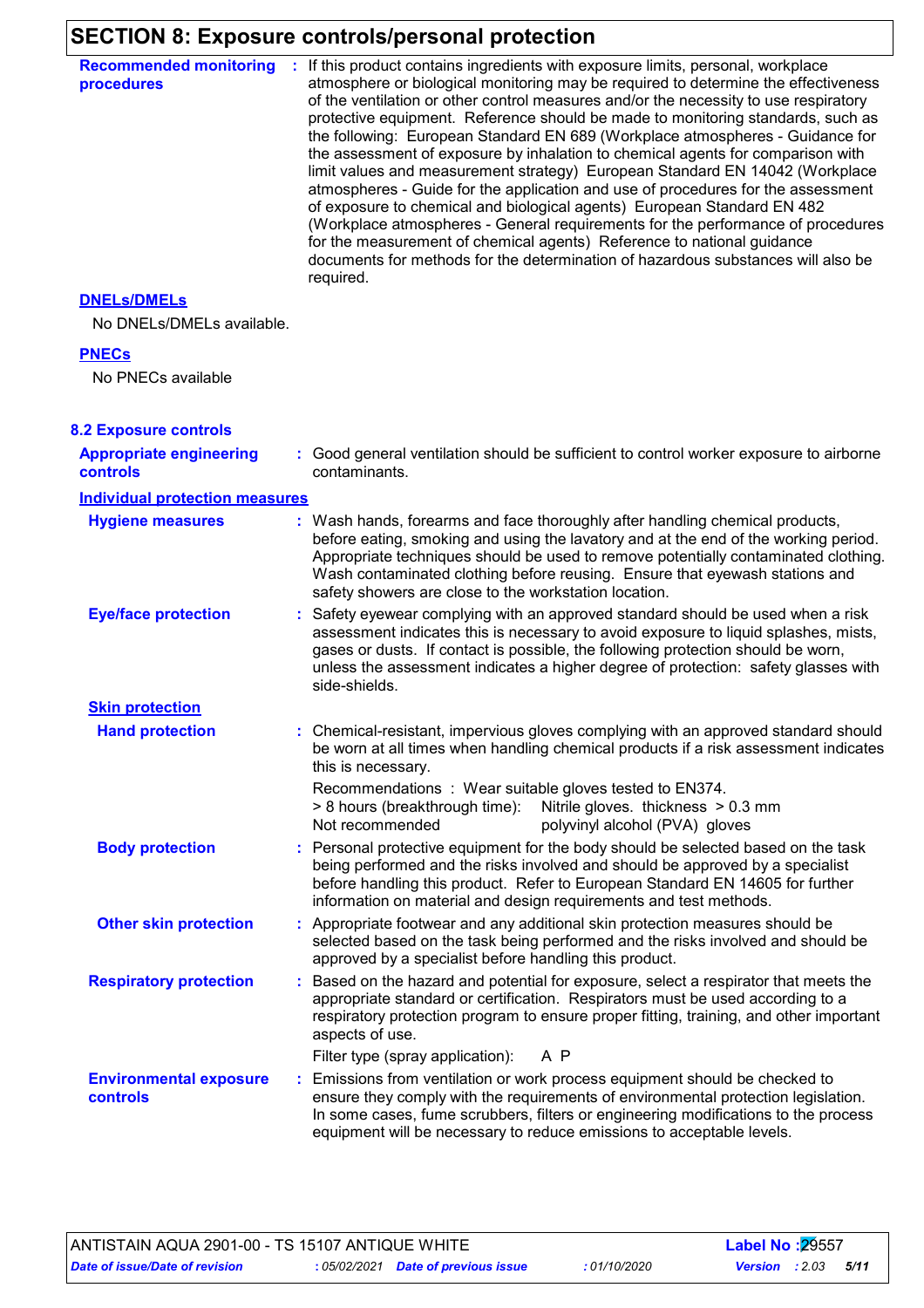### **SECTION 9: Physical and chemical properties**

### **9.1 Information on basic physical and chemical properties**

| <b>Appearance</b>                                      |    |                                                    |
|--------------------------------------------------------|----|----------------------------------------------------|
| <b>Physical state</b>                                  | ÷. | Liquid.                                            |
| <b>Colour</b>                                          |    | White.                                             |
| <b>Odour</b>                                           |    | Slight                                             |
| <b>Odour threshold</b>                                 |    | Not available.                                     |
| pH                                                     |    | $8.8 -$<br>9.3                                     |
| <b>Melting point/freezing point</b>                    |    | Not available.                                     |
| <b>Initial boiling point and</b><br>boiling range      |    | Not available.                                     |
| <b>Flash point</b>                                     | t. | Closed cup: >100°C                                 |
| <b>Evaporation rate</b>                                |    | Not available.                                     |
| <b>Flammability (solid, gas)</b>                       |    | Not available.                                     |
| <b>Upper/lower flammability or</b><br>explosive limits |    | : Lower: Not applicable.<br>Upper: Not applicable. |
| <b>Vapour pressure</b>                                 | t  | Not available.                                     |
| <b>Vapour density</b>                                  |    | Not available.                                     |
| <b>Density</b>                                         | t. | $1.2$ kg/l                                         |
| <b>Solubility(ies)</b>                                 |    | Not available.                                     |
| <b>Partition coefficient: n-octanol/</b><br>water      | ÷. | Not available.                                     |
| <b>Auto-ignition temperature</b>                       |    | Not available.                                     |
| <b>Decomposition temperature</b>                       | ÷. | Not available.                                     |
| <b>Viscosity</b>                                       |    | Not available.                                     |
| <b>Explosive properties</b>                            |    | Not available.                                     |
| <b>Oxidising properties</b>                            |    | Not available.                                     |
| 9.2 Other information                                  |    |                                                    |
| <b>VOC</b>                                             |    | g/l<br>0                                           |
| <b>Solubility in water</b>                             |    | Not available.                                     |

No additional information.

### **SECTION 10: Stability and reactivity**

| <b>10.1 Reactivity</b>                          | : No specific test data related to reactivity available for this product or its ingredients.              |
|-------------------------------------------------|-----------------------------------------------------------------------------------------------------------|
| <b>10.2 Chemical stability</b>                  | : The product is stable.                                                                                  |
| 10.3 Possibility of<br>hazardous reactions      | : Under normal conditions of storage and use, hazardous reactions will not occur.                         |
| <b>10.4 Conditions to avoid</b>                 | : No specific data.                                                                                       |
| 10.5 Incompatible materials                     | : No specific data.                                                                                       |
| <b>10.6 Hazardous</b><br>decomposition products | : Under normal conditions of storage and use, hazardous decomposition products<br>should not be produced. |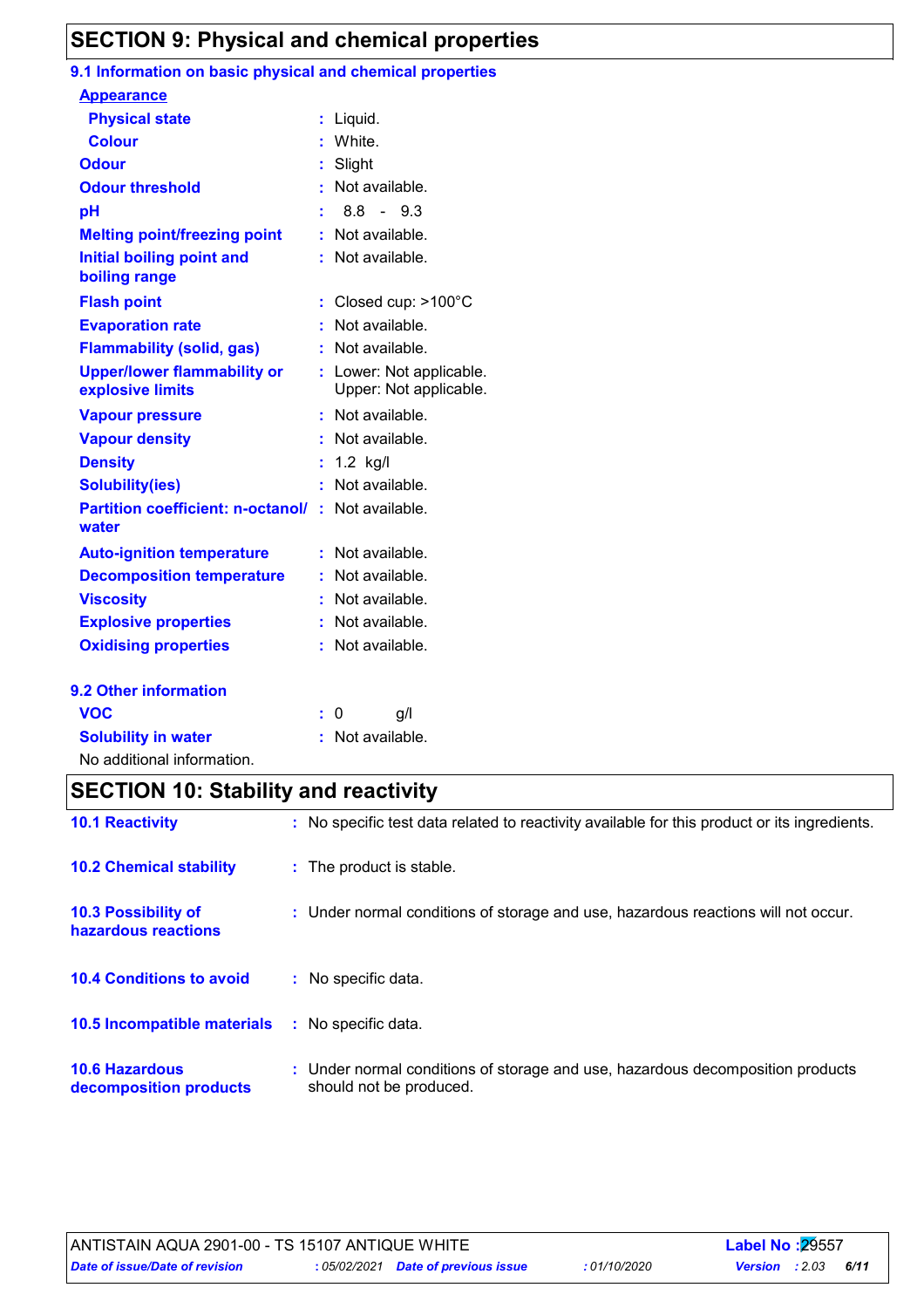### **SECTION 11: Toxicological information**

### **11.1 Information on toxicological effects**

#### **Acute toxicity**

| <b>Product/ingredient name</b>   | <b>Result</b>                                                     | <b>Species</b> | <b>Dose</b>              | <b>Exposure</b> |  |  |
|----------------------------------|-------------------------------------------------------------------|----------------|--------------------------|-----------------|--|--|
| $\sqrt{2}$ -butoxyethoxy)ethanol | ILD50 Dermal<br>LD50 Oral                                         | Rabbit<br> Rat | 2700 mg/kg<br>4500 mg/kg |                 |  |  |
| 1,2-benzisothiazol-3(2H)-<br>one | LD50 Oral                                                         | Rat            | 1020 mg/kg               |                 |  |  |
| <b>Conclusion/Summary</b>        | Based on available data, the classification criteria are not met. |                |                          |                 |  |  |

**Conclusion/Summary :**

**Acute toxicity estimates**

Not available.

#### **Irritation/Corrosion**

| <b>Product/ingredient name</b>                                                                   | <b>Result</b>                                                                       | <b>Species</b> | <b>Score</b>   | <b>Exposure</b>        | <b>Observation</b> |  |  |  |
|--------------------------------------------------------------------------------------------------|-------------------------------------------------------------------------------------|----------------|----------------|------------------------|--------------------|--|--|--|
| $2(2-butoxyethoxy)ethanol$                                                                       | Eyes - Moderate irritant                                                            | Rabbit         | $\blacksquare$ | 24 hours 20            |                    |  |  |  |
|                                                                                                  | Eyes - Severe irritant                                                              | Rabbit         |                | mg<br>20 <sub>mg</sub> |                    |  |  |  |
| 1,2-benzisothiazol-3(2H)-one                                                                     | Skin - Mild irritant                                                                | Human          |                | 48 hours 5 %           |                    |  |  |  |
| : Based on available data, the classification criteria are not met.<br><b>Conclusion/Summary</b> |                                                                                     |                |                |                        |                    |  |  |  |
| <b>Sensitisation</b>                                                                             |                                                                                     |                |                |                        |                    |  |  |  |
| <b>Conclusion/Summary</b><br>: Based on available data, the classification criteria are not met. |                                                                                     |                |                |                        |                    |  |  |  |
| <b>Mutagenicity</b>                                                                              |                                                                                     |                |                |                        |                    |  |  |  |
| <b>Conclusion/Summary</b>                                                                        | : Based on available data, the classification criteria are not met.                 |                |                |                        |                    |  |  |  |
| <b>Carcinogenicity</b>                                                                           |                                                                                     |                |                |                        |                    |  |  |  |
| <b>Conclusion/Summary</b>                                                                        | : Based on available data, the classification criteria are not met.                 |                |                |                        |                    |  |  |  |
| <b>Reproductive toxicity</b>                                                                     |                                                                                     |                |                |                        |                    |  |  |  |
| <b>Conclusion/Summary</b>                                                                        | : Based on available data, the classification criteria are not met.                 |                |                |                        |                    |  |  |  |
| <b>Teratogenicity</b>                                                                            |                                                                                     |                |                |                        |                    |  |  |  |
| <b>Conclusion/Summary</b>                                                                        | : Based on available data, the classification criteria are not met.                 |                |                |                        |                    |  |  |  |
| <b>Specific target organ toxicity (single exposure)</b>                                          |                                                                                     |                |                |                        |                    |  |  |  |
| Not available.                                                                                   |                                                                                     |                |                |                        |                    |  |  |  |
| <b>Specific target organ toxicity (repeated exposure)</b>                                        |                                                                                     |                |                |                        |                    |  |  |  |
| Not available.                                                                                   |                                                                                     |                |                |                        |                    |  |  |  |
| <b>Aspiration hazard</b>                                                                         |                                                                                     |                |                |                        |                    |  |  |  |
| Not available.                                                                                   |                                                                                     |                |                |                        |                    |  |  |  |
|                                                                                                  |                                                                                     |                |                |                        |                    |  |  |  |
| <b>Information on likely routes</b>                                                              | : Not available.                                                                    |                |                |                        |                    |  |  |  |
| of exposure                                                                                      |                                                                                     |                |                |                        |                    |  |  |  |
| <b>Potential acute health effects</b>                                                            |                                                                                     |                |                |                        |                    |  |  |  |
| <b>Eye contact</b>                                                                               | : No known significant effects or critical hazards.                                 |                |                |                        |                    |  |  |  |
| <b>Inhalation</b>                                                                                | : No known significant effects or critical hazards.                                 |                |                |                        |                    |  |  |  |
| <b>Skin contact</b>                                                                              | : No known significant effects or critical hazards.                                 |                |                |                        |                    |  |  |  |
| <b>Ingestion</b>                                                                                 | : No known significant effects or critical hazards.                                 |                |                |                        |                    |  |  |  |
|                                                                                                  |                                                                                     |                |                |                        |                    |  |  |  |
|                                                                                                  | <b>Symptoms related to the physical, chemical and toxicological characteristics</b> |                |                |                        |                    |  |  |  |
| <b>Eye contact</b>                                                                               | : No specific data.                                                                 |                |                |                        |                    |  |  |  |
| <b>Inhalation</b>                                                                                | : No specific data.                                                                 |                |                |                        |                    |  |  |  |
| <b>Skin contact</b>                                                                              | : No specific data.                                                                 |                |                |                        |                    |  |  |  |
| <b>Ingestion</b>                                                                                 | : No specific data.                                                                 |                |                |                        |                    |  |  |  |
|                                                                                                  |                                                                                     |                |                |                        |                    |  |  |  |

#### **Delayed and immediate effects as well as chronic effects from short and long-term exposure**

| ANTISTAIN AQUA 2901-00 - TS 15107 ANTIQUE WHITE |  | <b>Label No: 29557</b>              |              |                       |      |
|-------------------------------------------------|--|-------------------------------------|--------------|-----------------------|------|
| Date of issue/Date of revision                  |  | : 05/02/2021 Date of previous issue | : 01/10/2020 | <b>Version</b> : 2.03 | 7/11 |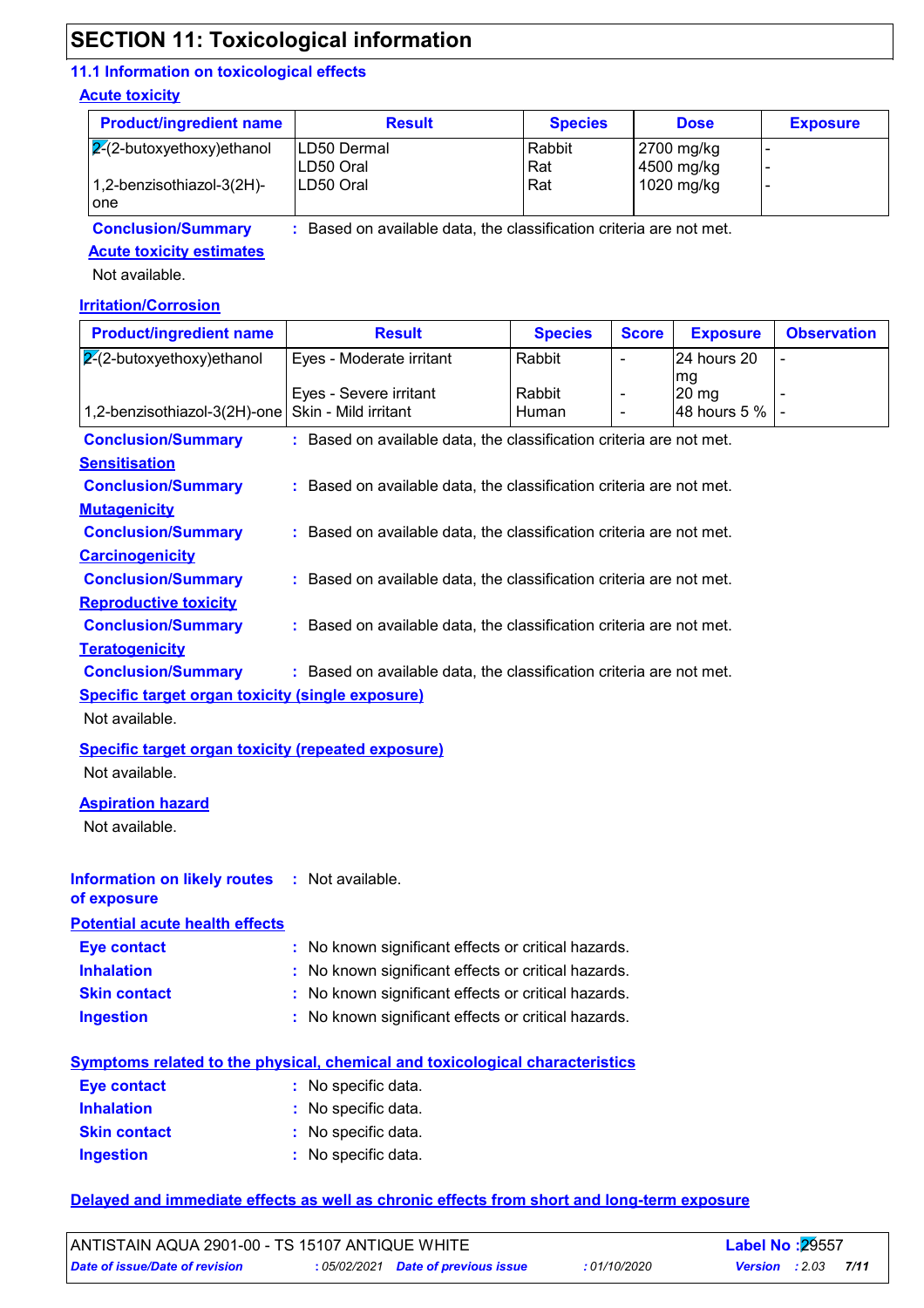### **SECTION 11: Toxicological information**

| <b>Short term exposure</b>                        |                                                     |  |
|---------------------------------------------------|-----------------------------------------------------|--|
| <b>Potential immediate</b><br>effects             | : Not available.                                    |  |
| Potential delayed effects                         | : Not available.                                    |  |
| <b>Long term exposure</b>                         |                                                     |  |
| <b>Potential immediate</b><br>effects             | : Not available.                                    |  |
| <b>Potential delayed effects : Not available.</b> |                                                     |  |
| <b>Potential chronic health effects</b>           |                                                     |  |
| Not available.                                    |                                                     |  |
| <b>Conclusion/Summary</b>                         | : Not available.                                    |  |
| <b>General</b>                                    | : No known significant effects or critical hazards. |  |
| <b>Carcinogenicity</b>                            | No known significant effects or critical hazards.   |  |
| <b>Mutagenicity</b>                               | No known significant effects or critical hazards.   |  |
| <b>Teratogenicity</b>                             | No known significant effects or critical hazards.   |  |
| <b>Developmental effects</b>                      | No known significant effects or critical hazards.   |  |
| <b>Fertility effects</b>                          | No known significant effects or critical hazards.   |  |
|                                                   |                                                     |  |

#### **Other information :**

: Not available.

### **SECTION 12: Ecological information**

### **12.1 Toxicity**

| <b>Product/ingredient name</b>               | <b>Result</b>                                                     | <b>Species</b>                                                               | <b>Exposure</b> |
|----------------------------------------------|-------------------------------------------------------------------|------------------------------------------------------------------------------|-----------------|
| $2-(2-butoxyethoxy)ethanol$                  | Acute LC50 1300000 µg/l Fresh water                               | Fish - Lepomis macrochirus                                                   | 96 hours        |
| 1,2-benzisothiazol-3(2H)-one                 | Acute EC50 0.36 mg/l Marine water                                 | Algae - Skeletonema Costatum                                                 | 72 hours        |
|                                              | Acute EC50 3.7 mg/l                                               | Daphnia - Daphnia Magna                                                      | 48 hours        |
|                                              | Acute LC50 1.9 mg/l Fresh water                                   | Fish - Onorhynchus Mykiss                                                    | 96 hours        |
|                                              | Acute NOEC 0.15 mg/l Marine water                                 | Algae - Skeletonema Costatum                                                 | 72 hours        |
| 2-Methyl-1,2-benzisothiazol-<br>$3(2H)$ -one | Acute EC50 0.22 ppm Fresh water                                   | Algae - Pseudokirchneriella<br>subcapitata                                   | 96 hours        |
|                                              | Acute EC50 0.92 ppm Fresh water                                   | Daphnia - Daphnia magna                                                      | 48 hours        |
|                                              | Acute LC50 0.24 ppm Fresh water                                   | Fish - Oncorhynchus mykiss -<br>Juvenile (Fledgling, Hatchling,<br>Weanling) | 96 hours        |
|                                              | Chronic NOEC 0.16 ppm                                             | Fish - Pimephales promelas                                                   | 32 days         |
| <b>Conclusion/Summary</b>                    | Based on available data, the classification criteria are not met. |                                                                              |                 |

**12.2 Persistence and degradability**

| <b>Product/ingredient name</b>                                                      | Test              | <b>Result</b>  |                   | <b>Dose</b> | <b>Inoculum</b>  |
|-------------------------------------------------------------------------------------|-------------------|----------------|-------------------|-------------|------------------|
| $ \chi$ <sub>2</sub> -benzisothiazol-3(2H)-one EU                                   |                   | 24 % - 28 days |                   |             |                  |
| : This product has not been tested for biodegradation.<br><b>Conclusion/Summary</b> |                   |                |                   |             |                  |
| <b>Droductlingradiant name</b>                                                      | Aguatic half-life |                | <b>Dhotolysis</b> |             | Riodogradahility |

| <b>Product/ingredient name</b>           | <b>Aquatic half-life</b> | <b>Photolysis</b> | Biodegradability |  |
|------------------------------------------|--------------------------|-------------------|------------------|--|
| $\sqrt{1/2}$ -benzisothiazol-3(2H)-one - |                          |                   | <b>Inherent</b>  |  |

#### **12.3 Bioaccumulative potential**

| <b>Product/ingredient name</b>        | <b>LogP</b> <sub>ow</sub> | <b>BCF</b>      | <b>Potential</b> |
|---------------------------------------|---------------------------|-----------------|------------------|
| $\sqrt{2}$ -2-butoxyethoxy)ethanol    |                           |                 | l low            |
| $ 1,2$ -benzisothiazol-3(2H)-one $ -$ |                           | <u>ົ</u><br>◡.∠ | low              |

#### **12.4 Mobility in soil**

**Soil/water partition coefficient (KOC)**

**:** Not available.

| ANTISTAIN AQUA 2901-00 - TS 15107 ANTIQUE WHITE |  | <b>Label No:29557</b>               |              |                       |      |
|-------------------------------------------------|--|-------------------------------------|--------------|-----------------------|------|
| Date of issue/Date of revision                  |  | : 05/02/2021 Date of previous issue | : 01/10/2020 | <b>Version</b> : 2.03 | 8/11 |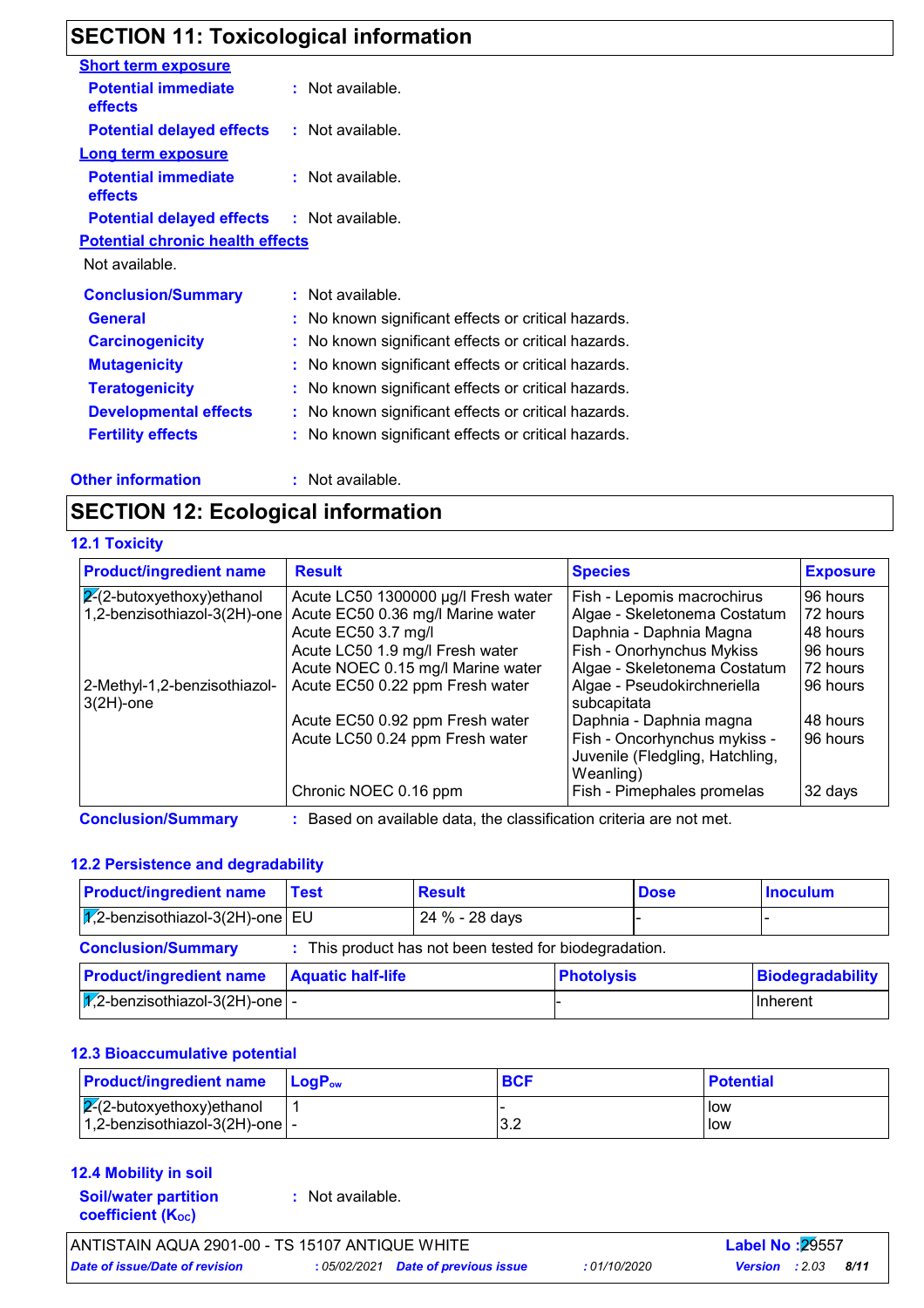| <b>SECTION 12: Ecological information</b>           |  |  |  |  |  |
|-----------------------------------------------------|--|--|--|--|--|
| : Not available.                                    |  |  |  |  |  |
| 12.5 Results of PBT and vPvB assessment             |  |  |  |  |  |
| : Not applicable.                                   |  |  |  |  |  |
| : Not applicable.                                   |  |  |  |  |  |
| : No known significant effects or critical hazards. |  |  |  |  |  |
|                                                     |  |  |  |  |  |

| <b>13.1 Waste treatment methods</b>       |                                                                                                                                                                                                                                                                                                                                                                                                                                                                                                                                                      |
|-------------------------------------------|------------------------------------------------------------------------------------------------------------------------------------------------------------------------------------------------------------------------------------------------------------------------------------------------------------------------------------------------------------------------------------------------------------------------------------------------------------------------------------------------------------------------------------------------------|
| <b>Product</b>                            |                                                                                                                                                                                                                                                                                                                                                                                                                                                                                                                                                      |
| <b>Methods of disposal</b>                | : The generation of waste should be avoided or minimised wherever possible.<br>Disposal of this product, solutions and any by-products should at all times comply<br>with the requirements of environmental protection and waste disposal legislation<br>and any regional local authority requirements. Dispose of surplus and non-<br>recyclable products via a licensed waste disposal contractor. Waste should not be<br>disposed of untreated to the sewer unless fully compliant with the requirements of<br>all authorities with jurisdiction. |
| <b>Hazardous waste</b>                    | : Within the present knowledge of the supplier, this product is not regarded as<br>hazardous waste, as defined by EU Directive 2008/98/EC.                                                                                                                                                                                                                                                                                                                                                                                                           |
| European waste catalogue: 080112<br>(EWC) |                                                                                                                                                                                                                                                                                                                                                                                                                                                                                                                                                      |
| <b>Packaging</b>                          |                                                                                                                                                                                                                                                                                                                                                                                                                                                                                                                                                      |
| <b>Methods of disposal</b>                | : The generation of waste should be avoided or minimised wherever possible. Waste<br>packaging should be recycled. Incineration or landfill should only be considered<br>when recycling is not feasible.                                                                                                                                                                                                                                                                                                                                             |
| <b>Special precautions</b>                | : This material and its container must be disposed of in a safe way. Empty containers<br>or liners may retain some product residues. Avoid dispersal of spilt material and<br>runoff and contact with soil, waterways, drains and sewers.                                                                                                                                                                                                                                                                                                            |

### **SECTION 14: Transport information**

|                                           | <b>ADR/RID</b>               | <b>ADN</b>               | <b>IMDG</b>    | <b>IATA</b>    |
|-------------------------------------------|------------------------------|--------------------------|----------------|----------------|
| 14.1 UN number                            | Not regulated.               | Not regulated.           | Not regulated. | Not regulated. |
| 14.2 UN proper<br>shipping name           | $\qquad \qquad \blacksquare$ |                          |                |                |
| <b>14.3 Transport</b><br>hazard class(es) | $\blacksquare$               |                          |                |                |
| <b>14.4 Packing</b><br>group              |                              |                          |                |                |
| 14.5<br><b>Environmental</b><br>hazards   | No.                          | No.                      | No.            | No.            |
| <b>Additional</b><br>information          |                              | $\overline{\phantom{0}}$ |                |                |

**user**

**14.6 Special precautions for : Transport within user's premises: always transport in closed containers that are** upright and secure. Ensure that persons transporting the product know what to do in the event of an accident or spillage.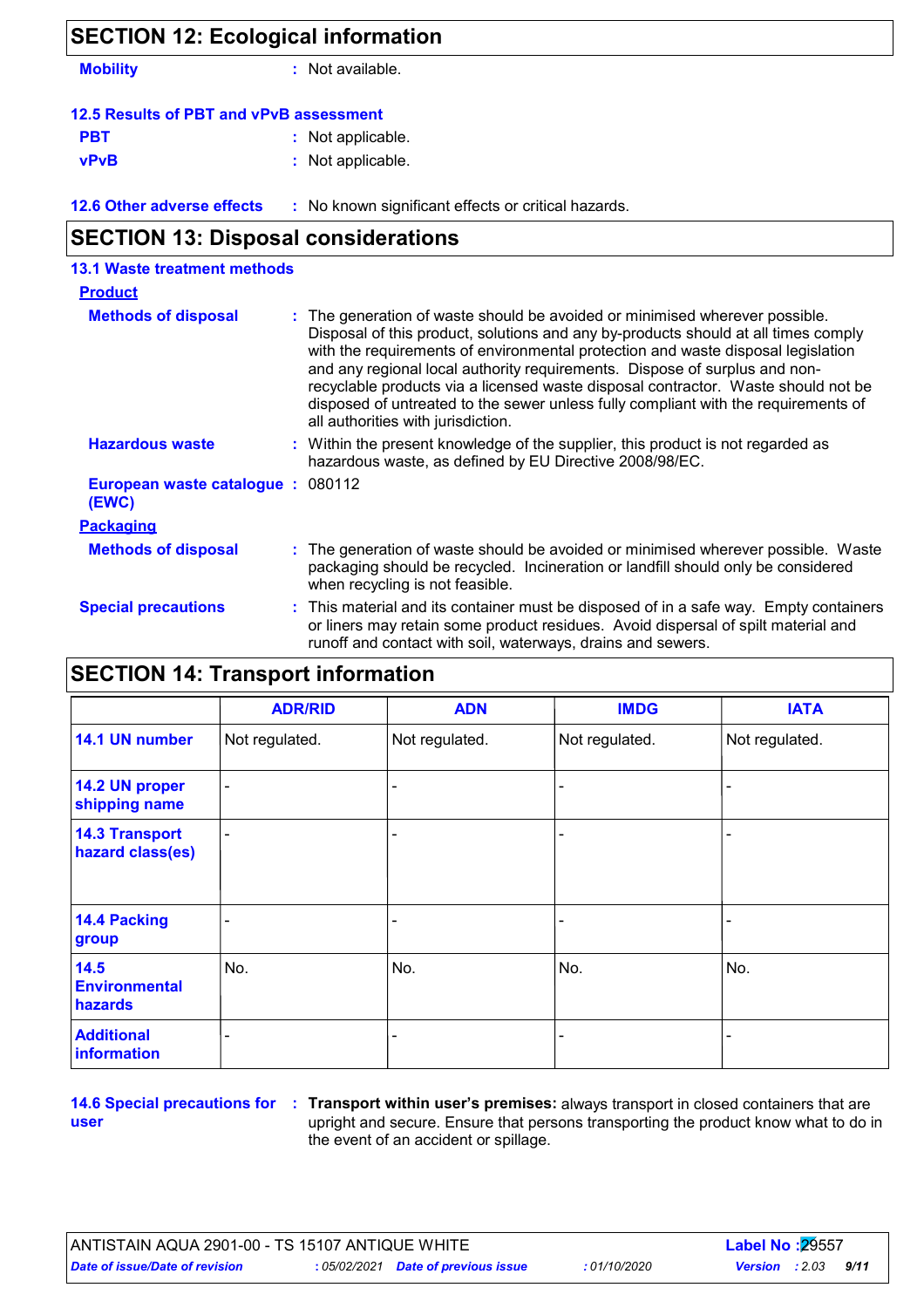### **SECTION 14: Transport information**

**14.7 Transport in bulk according to Annex II of Marpol and the IBC Code** **:** Not relevant/applicable due to nature of the product.

### **SECTION 15: Regulatory information**

| EU Regulation (EC) No. 1907/2006 (REACH)<br><b>Annex XIV - List of substances subject to authorisation</b><br><b>Annex XIV</b><br>None of the components are listed.<br><b>Substances of very high concern</b><br>None of the components are listed.<br><b>Annex XVII - Restrictions</b><br>- 11<br>on the manufacture,<br>placing on the market<br>and use of certain<br>dangerous substances,<br>mixtures and articles<br><b>Other EU regulations</b><br><b>Europe inventory</b><br>: Not determined.<br>Ozone depleting substances (1005/2009/EU)<br>Not listed.<br>Prior Informed Consent (PIC) (649/2012/EU)<br>Not listed.<br><b>Seveso Directive</b><br>This product is not controlled under the Seveso Directive.<br><b>International regulations</b><br><b>Chemical Weapon Convention List Schedules I, II &amp; III Chemicals</b><br>Not listed.<br><b>Montreal Protocol (Annexes A, B, C, E)</b><br>Not listed.<br><b>Stockholm Convention on Persistent Organic Pollutants</b><br>Not listed.<br><b>Rotterdam Convention on Prior Informed Consent (PIC)</b><br>Not listed.<br><b>UNECE Aarhus Protocol on POPs and Heavy Metals</b><br>Not listed.<br><b>15.2 Chemical safety</b><br>: Not applicable.<br>assessment<br><b>SECTION 16: Other information</b><br>$\nabla$ Indicates information that has changed from previously issued version. | 15.1 Safety, health and environmental regulations/legislation specific for the substance or mixture |
|--------------------------------------------------------------------------------------------------------------------------------------------------------------------------------------------------------------------------------------------------------------------------------------------------------------------------------------------------------------------------------------------------------------------------------------------------------------------------------------------------------------------------------------------------------------------------------------------------------------------------------------------------------------------------------------------------------------------------------------------------------------------------------------------------------------------------------------------------------------------------------------------------------------------------------------------------------------------------------------------------------------------------------------------------------------------------------------------------------------------------------------------------------------------------------------------------------------------------------------------------------------------------------------------------------------------------------------------------------------|-----------------------------------------------------------------------------------------------------|
|                                                                                                                                                                                                                                                                                                                                                                                                                                                                                                                                                                                                                                                                                                                                                                                                                                                                                                                                                                                                                                                                                                                                                                                                                                                                                                                                                              |                                                                                                     |
|                                                                                                                                                                                                                                                                                                                                                                                                                                                                                                                                                                                                                                                                                                                                                                                                                                                                                                                                                                                                                                                                                                                                                                                                                                                                                                                                                              |                                                                                                     |
|                                                                                                                                                                                                                                                                                                                                                                                                                                                                                                                                                                                                                                                                                                                                                                                                                                                                                                                                                                                                                                                                                                                                                                                                                                                                                                                                                              |                                                                                                     |
|                                                                                                                                                                                                                                                                                                                                                                                                                                                                                                                                                                                                                                                                                                                                                                                                                                                                                                                                                                                                                                                                                                                                                                                                                                                                                                                                                              |                                                                                                     |
|                                                                                                                                                                                                                                                                                                                                                                                                                                                                                                                                                                                                                                                                                                                                                                                                                                                                                                                                                                                                                                                                                                                                                                                                                                                                                                                                                              |                                                                                                     |
|                                                                                                                                                                                                                                                                                                                                                                                                                                                                                                                                                                                                                                                                                                                                                                                                                                                                                                                                                                                                                                                                                                                                                                                                                                                                                                                                                              |                                                                                                     |
|                                                                                                                                                                                                                                                                                                                                                                                                                                                                                                                                                                                                                                                                                                                                                                                                                                                                                                                                                                                                                                                                                                                                                                                                                                                                                                                                                              |                                                                                                     |
|                                                                                                                                                                                                                                                                                                                                                                                                                                                                                                                                                                                                                                                                                                                                                                                                                                                                                                                                                                                                                                                                                                                                                                                                                                                                                                                                                              |                                                                                                     |
|                                                                                                                                                                                                                                                                                                                                                                                                                                                                                                                                                                                                                                                                                                                                                                                                                                                                                                                                                                                                                                                                                                                                                                                                                                                                                                                                                              |                                                                                                     |
|                                                                                                                                                                                                                                                                                                                                                                                                                                                                                                                                                                                                                                                                                                                                                                                                                                                                                                                                                                                                                                                                                                                                                                                                                                                                                                                                                              |                                                                                                     |
|                                                                                                                                                                                                                                                                                                                                                                                                                                                                                                                                                                                                                                                                                                                                                                                                                                                                                                                                                                                                                                                                                                                                                                                                                                                                                                                                                              |                                                                                                     |
|                                                                                                                                                                                                                                                                                                                                                                                                                                                                                                                                                                                                                                                                                                                                                                                                                                                                                                                                                                                                                                                                                                                                                                                                                                                                                                                                                              |                                                                                                     |
|                                                                                                                                                                                                                                                                                                                                                                                                                                                                                                                                                                                                                                                                                                                                                                                                                                                                                                                                                                                                                                                                                                                                                                                                                                                                                                                                                              |                                                                                                     |
|                                                                                                                                                                                                                                                                                                                                                                                                                                                                                                                                                                                                                                                                                                                                                                                                                                                                                                                                                                                                                                                                                                                                                                                                                                                                                                                                                              |                                                                                                     |
|                                                                                                                                                                                                                                                                                                                                                                                                                                                                                                                                                                                                                                                                                                                                                                                                                                                                                                                                                                                                                                                                                                                                                                                                                                                                                                                                                              |                                                                                                     |
|                                                                                                                                                                                                                                                                                                                                                                                                                                                                                                                                                                                                                                                                                                                                                                                                                                                                                                                                                                                                                                                                                                                                                                                                                                                                                                                                                              |                                                                                                     |
|                                                                                                                                                                                                                                                                                                                                                                                                                                                                                                                                                                                                                                                                                                                                                                                                                                                                                                                                                                                                                                                                                                                                                                                                                                                                                                                                                              |                                                                                                     |
|                                                                                                                                                                                                                                                                                                                                                                                                                                                                                                                                                                                                                                                                                                                                                                                                                                                                                                                                                                                                                                                                                                                                                                                                                                                                                                                                                              |                                                                                                     |
|                                                                                                                                                                                                                                                                                                                                                                                                                                                                                                                                                                                                                                                                                                                                                                                                                                                                                                                                                                                                                                                                                                                                                                                                                                                                                                                                                              |                                                                                                     |
|                                                                                                                                                                                                                                                                                                                                                                                                                                                                                                                                                                                                                                                                                                                                                                                                                                                                                                                                                                                                                                                                                                                                                                                                                                                                                                                                                              |                                                                                                     |
|                                                                                                                                                                                                                                                                                                                                                                                                                                                                                                                                                                                                                                                                                                                                                                                                                                                                                                                                                                                                                                                                                                                                                                                                                                                                                                                                                              |                                                                                                     |
|                                                                                                                                                                                                                                                                                                                                                                                                                                                                                                                                                                                                                                                                                                                                                                                                                                                                                                                                                                                                                                                                                                                                                                                                                                                                                                                                                              |                                                                                                     |
|                                                                                                                                                                                                                                                                                                                                                                                                                                                                                                                                                                                                                                                                                                                                                                                                                                                                                                                                                                                                                                                                                                                                                                                                                                                                                                                                                              |                                                                                                     |
|                                                                                                                                                                                                                                                                                                                                                                                                                                                                                                                                                                                                                                                                                                                                                                                                                                                                                                                                                                                                                                                                                                                                                                                                                                                                                                                                                              |                                                                                                     |
|                                                                                                                                                                                                                                                                                                                                                                                                                                                                                                                                                                                                                                                                                                                                                                                                                                                                                                                                                                                                                                                                                                                                                                                                                                                                                                                                                              |                                                                                                     |
|                                                                                                                                                                                                                                                                                                                                                                                                                                                                                                                                                                                                                                                                                                                                                                                                                                                                                                                                                                                                                                                                                                                                                                                                                                                                                                                                                              |                                                                                                     |
|                                                                                                                                                                                                                                                                                                                                                                                                                                                                                                                                                                                                                                                                                                                                                                                                                                                                                                                                                                                                                                                                                                                                                                                                                                                                                                                                                              |                                                                                                     |
|                                                                                                                                                                                                                                                                                                                                                                                                                                                                                                                                                                                                                                                                                                                                                                                                                                                                                                                                                                                                                                                                                                                                                                                                                                                                                                                                                              |                                                                                                     |
|                                                                                                                                                                                                                                                                                                                                                                                                                                                                                                                                                                                                                                                                                                                                                                                                                                                                                                                                                                                                                                                                                                                                                                                                                                                                                                                                                              |                                                                                                     |
|                                                                                                                                                                                                                                                                                                                                                                                                                                                                                                                                                                                                                                                                                                                                                                                                                                                                                                                                                                                                                                                                                                                                                                                                                                                                                                                                                              |                                                                                                     |
|                                                                                                                                                                                                                                                                                                                                                                                                                                                                                                                                                                                                                                                                                                                                                                                                                                                                                                                                                                                                                                                                                                                                                                                                                                                                                                                                                              |                                                                                                     |
|                                                                                                                                                                                                                                                                                                                                                                                                                                                                                                                                                                                                                                                                                                                                                                                                                                                                                                                                                                                                                                                                                                                                                                                                                                                                                                                                                              |                                                                                                     |
|                                                                                                                                                                                                                                                                                                                                                                                                                                                                                                                                                                                                                                                                                                                                                                                                                                                                                                                                                                                                                                                                                                                                                                                                                                                                                                                                                              |                                                                                                     |
|                                                                                                                                                                                                                                                                                                                                                                                                                                                                                                                                                                                                                                                                                                                                                                                                                                                                                                                                                                                                                                                                                                                                                                                                                                                                                                                                                              |                                                                                                     |
|                                                                                                                                                                                                                                                                                                                                                                                                                                                                                                                                                                                                                                                                                                                                                                                                                                                                                                                                                                                                                                                                                                                                                                                                                                                                                                                                                              |                                                                                                     |
|                                                                                                                                                                                                                                                                                                                                                                                                                                                                                                                                                                                                                                                                                                                                                                                                                                                                                                                                                                                                                                                                                                                                                                                                                                                                                                                                                              |                                                                                                     |
|                                                                                                                                                                                                                                                                                                                                                                                                                                                                                                                                                                                                                                                                                                                                                                                                                                                                                                                                                                                                                                                                                                                                                                                                                                                                                                                                                              |                                                                                                     |

|                          |  | r indicated implifiation that has changed non-previously issued version.                    |
|--------------------------|--|---------------------------------------------------------------------------------------------|
| <b>Abbreviations and</b> |  | $\therefore$ ATE = Acute Toxicity Estimate                                                  |
| acronyms                 |  | CLP = Classification, Labelling and Packaging Regulation [Regulation (EC) No.<br>1272/2008] |
|                          |  | DMEL = Derived Minimal Effect Level                                                         |
|                          |  | DNEL = Derived No Effect Level                                                              |
|                          |  | EUH statement = CLP-specific Hazard statement                                               |
|                          |  | PBT = Persistent, Bioaccumulative and Toxic                                                 |
|                          |  | PNEC = Predicted No Effect Concentration                                                    |
|                          |  | <b>RRN = REACH Registration Number</b>                                                      |
|                          |  |                                                                                             |